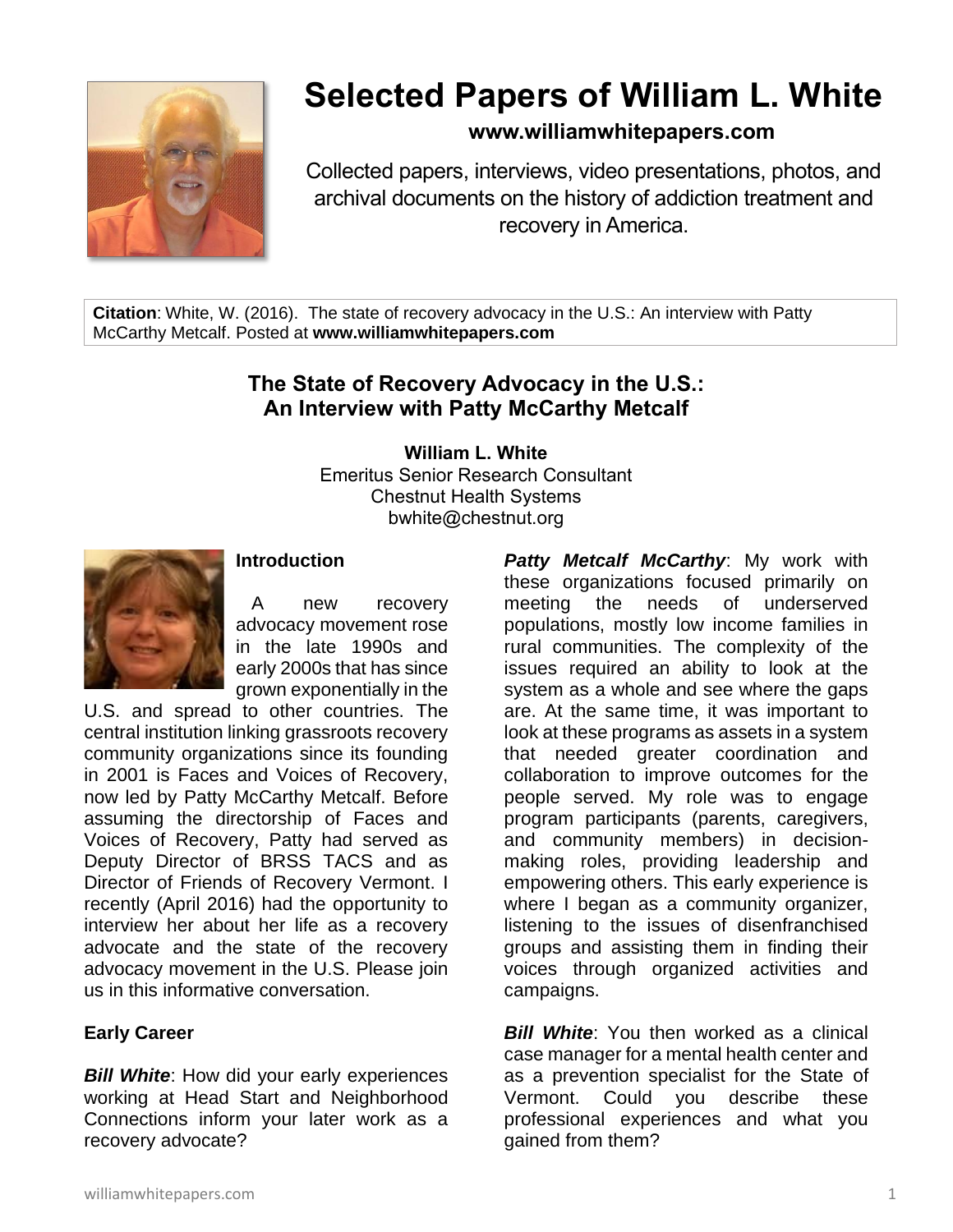*Patty Metcalf McCarthy*: While I was in graduate school working on my counseling degree, I was fortunate to be hired as a clinician in my internship where I worked with children from  $5 - 17$  years of age, some of whom were experimenting with drug use, and almost all had addiction histories within their families. Most of the reason for this intervention was related to poor school functioning or involvement with the child welfare system. It was in this role that I gained an understanding of how the "system" worked (or didn't) for families experiencing significant challenges. Through the eyes of these individuals and families, I saw the horrendous impact of stigma and discrimination that was affecting whole communities and was a barrier to community wellness.

It was at this point that I realized that my real calling was to work on more systemic and global issues rather than with individuals one-on-one. I knew I could counsel children and families with mental health and substance use challenges, and had actually believed that I would one day become a psychologist as my father was, but my mother's genes prevailed and informed my decision to change my degree from Counseling Psychology to Community Counseling, which focused more on the community level than on individual illness. My mother, who also had a degree in psychology, worked as a community organizer in Philadelphia when I was a child. She worked on awareness campaigns for low-income issues and with unions in South Philly in the '70s, and brought me along for block parties and union rallies.

I was still in graduate school when I starting working nights and weekends as an evening aide in a residential treatment center. I helped clients who were coming in after hours to get settled in and become acquainted to the treatment program. It was around this time when I was starting to talk more openly about my recovery. I had been in long-term recovery from alcohol and drug addiction for twelve years at that point and I was friends with a lot of people who were working in the field. Soon after that, I became a Substance Abuse Prevention Consultant with the State of Vermont where I was active in coalitions, councils, and committees and I interacted with all sectors of the community. As the result of a tragic drug-related triple murder, we formed the Rutland County Heroin Committee, where I was facilitator and organizer. It was there where I thrived professionally by bringing diverse stakeholders together, building consensus, and finding solutions. This resulted in starting a recovery community center, forming the "At Wit's End" parent support group, starting a local drug court. and more. I loved this part of my job; it was very rewarding to see these much needed programs start from a collective idea and grow to impact so many lives in the community.

## **Early Recovery Advocacy**

*Bill White*: How would you describe the transition from being a person in recovery to becoming a recovery advocate? Were there any transformational moments in that process?

*Patty Metcalf McCarthy*: Today I've been in recovery for more than half of my life--26 years. Looking back to those early years there were definitely some transformational moments in becoming a recovery advocate. My story is that I used alcohol and drugs pretty heavily in high school and college and had been to residential treatment three times in 1984. My counselor tried to get me to cut down on my drinking and drug use (harm reduction) and my doctor was recommending medication-assisted treatment by prescribing Disulfiram (Antabuse). This was before there were substance abuse counselors in schools so it was my guidance counselor who coordinated my care. It was tough to try to remain drug-free as a teen and young adult and there were no support services for people my age, so I started the first AA meeting on my college campus. Eventually, I began to actively participate in AA and entered sustained recovery at 23 years old as a senior in college. It was my family, my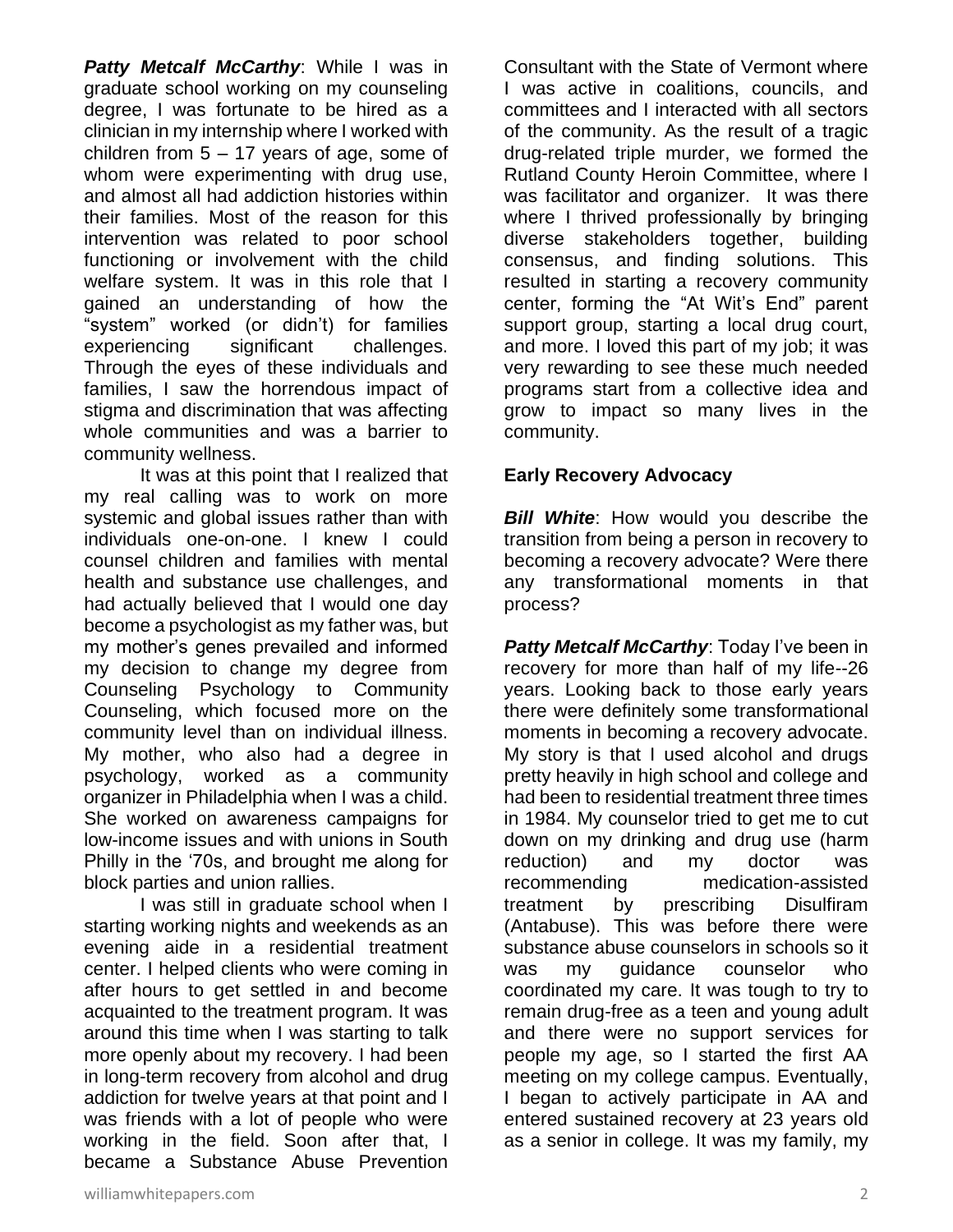sponsor, and my peers in AA who helped me graduate-- sober!

I interviewed for the Prevention Consultant job with the State of Vermont, and I shared openly about being in recovery. I was proud of my recovery and I saw it as a strength for the job; to know first-hand how a teenager experiences alcohol and drug use and what it's like to be a young person in recovery. A lot of the prevention work with schools involved teaching Life Skills, developing mentor programs and promoting substance-free recreation. I became an advocate for young people and their families struggling with addiction.

**Bill White:** In 2003, you assumed the role of Director of Friends of Recovery—Vermont (FOR-VT). How did that opportunity arise?

*Patty Metcalf McCarthy*: I had been attending some public awareness events organized by FOR-VT around the state, and I was intrigued by the mission of the organization. The goal of eliminating negative public perceptions really resonated with me. I had seen how harmful it was to my peers in the recovery community, particularly young, educated women. The shame and guilt was just paralyzing for many of the women in my peer group. I gravitated toward people who wanted to be part of the solution rather than the problem so getting involved with FOR-VT was a perfect match for me. It reminded me of Marty Mann when she stood up during Operation Understanding as one of only a handful of women talking about their alcoholism. She said then that women faced twice as much stigma as their male counterparts, and I could relate to that. I was ready to become a public face and voice for recovery and since I had already developed many professional relationships around the state, and I knew a lot about treatment and recovery resources, I was confident the job was a good fit for me.

*Bill White:* Could you describe the programs and services provided through Friends of Recovery—Vermont?

*Patty Metcalf McCarthy*: FOR-VT started in 1998 as part of the New England Alliance for Addiction Recovery (NEAAR), one of the original grantees in SAMHSA's Recovery Community Services Program. As a recovery community organization (RCO) and with the support of the Single State Authority (SSA), it was formed out of the need for the voice of the recovery to be at the table to discuss policies and legislative issues. There was a strong focus on celebrating recovery and developing new and emerging peer support services. FOR-VT was instrumental in developing a network of recovery community centers and recovery coaching programs and has significantly expanded its outreach and it's training programs over the years. The organization has conducted a wide range of public education activities, including annual legislative awareness days, recovery walks, Soberfest, messaging training, community listening forums, and has engaged thousands of individuals and family members.

*Bill White:* What would you consider your most important achievements during your ten years of leadership at Friends of Recovery—Vermont?

*Patty Metcalf McCarthy*: There were dozens of times when I spoke about the promise and hope of long-term recovery and the needs of the recovery community at legislative committees and I thought, are our stories really making a difference? As it turns out, policymakers were listening closely to our advocacy messages and they began to believe that long-term recovery was possible and that people in recovery were part of the solution. Over the decade of my leadership, the cumulative effect of mobilizing the recovery community to develop recovery community centers and recovery coaching programs, and working with our state partners, has resulted in a strong organized recovery movement. FOR-VT also became a leading voice in parity and health care reform discussions, under the umbrella of the Vermont Association for Mental Health and Ken Libertoff's leadership. The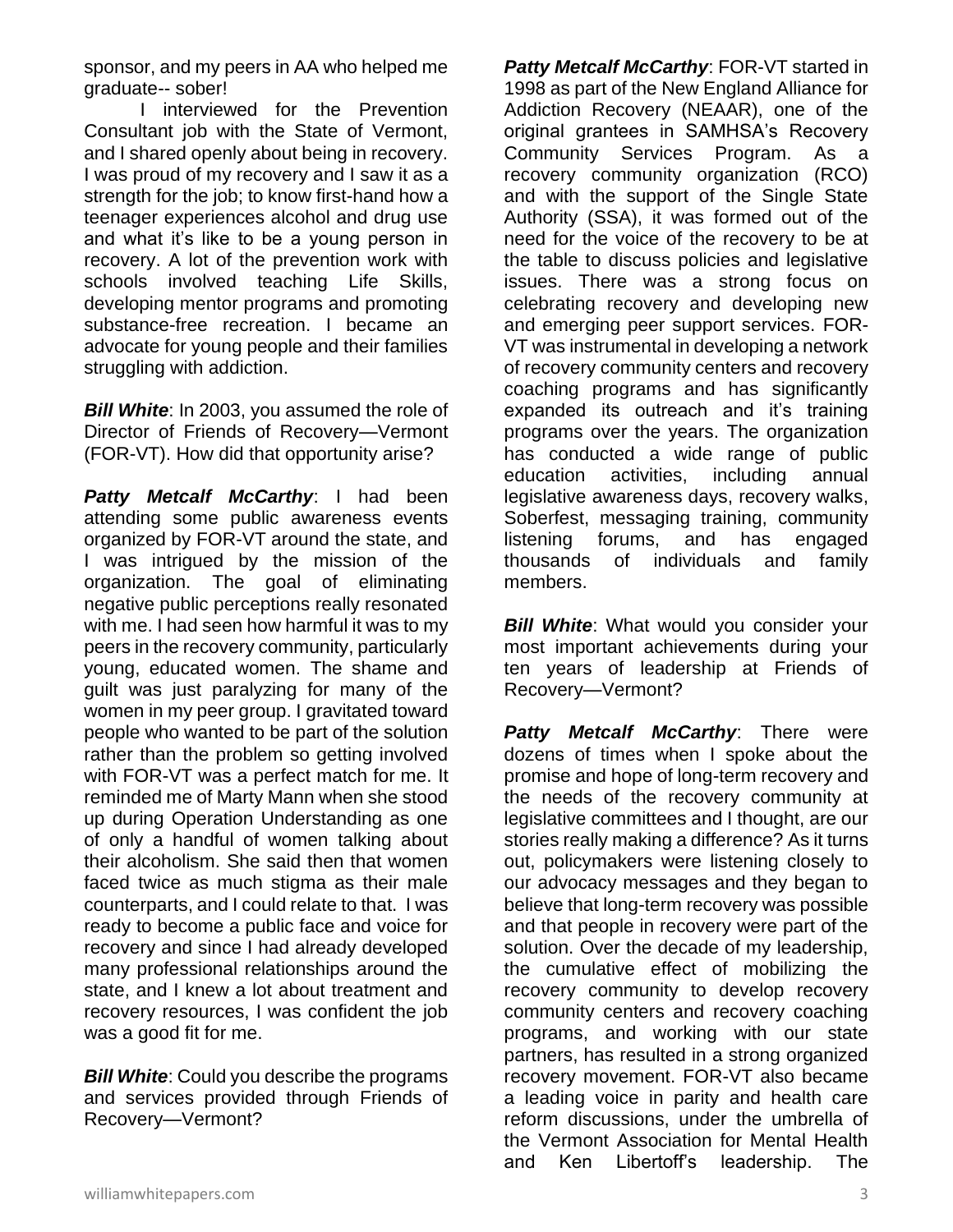Association put Vermont on the map as having the strongest mental health equity and addiction parity legislation in the nation at the time. I have to credit Ken for helping me learn the advocacy ropes; he was an amazing mentor.

*Bill White*: Vermont is a rural state with a quite distinct culture. How did you go about mobilizing people in recovery within Vermont?

*Patty Metcalf McCarthy*: The fact that Vermont is a small state with only around 650,000 people is both a challenge and an opportunity. The main challenge is geographic; traveling across the state is necessary for reaching people in their own communities. The real opportunity lies in the fact that Vermonters are easy to talk to and easy to engage on social issues. When the Governor makes it a priority to address addiction as his entire State of the Union address, that's a strong indication that people at all levels are not afraid to talk about addiction. Initially, however, many people were hesitant to identify themselves as being in recovery for fear of consequences for their families and employers in small towns where everyone knows one another.

The key to mobilizing in a small rural state is one-by-one, literally. My approach is to spend time in a community identifying those who are natural leaders who want to get involved with a movement that will help others in recovery--and then finding a leadership role for them. Vermonters have a real strong sense of "giving back" what was freely given to them in their recovery programs. The core values and recovery principles are strong and come naturally. Vermont legislators are also really accessible and approachable. The best approach is to spend time in the State House cafeteria meeting with legislators over a cup of coffee and getting to know what's important to them personally and inviting them to events as our recovery champions.

*Bill White*: One of the critical issues you faced in Vermont was the rise in heroin addiction and opioid-related deaths. How did Friends of Recovery--Vermont help the state respond to that crisis?

*Patty Metcalf McCarthy*: The majority of media focus has been on drug-related crime and the children in child welfare custody due to parental drug use. The challenge has been to get the media to focus on the stories of the millions of Americans who are in longterm recovery. By sharing our recovery stories, we can eliminate the negative public perceptions that the media often spotlights. FOR-VT has hosted community forums to engage the policymakers and the media in the solutions to the opiate epidemic. There is clear evidence that recovery community centers, recovery housing, recovery coaching and other types of peer-based recovery support services have helped the state respond to the crisis by providing a safety net to those in need.

Today, the recovery community centers and peer recovery coaching are integral parts of the innovative "hub and spoke" model with the Vermont Department of Health. Through visionary leadership of the SSA, the model has greatly expanded access to medication assisted treatment by surrounding individuals with medical care, addiction treatment, and recovery support.

*Bill White*: Beginning in 2013, you served as Deputy Project Director of BRSS TACS at the Center for Social Innovation. How did that role extend your knowledge of recovery advocacy activities around the country?

**Patty Metcalf McCarthy:** For anyone unfamiliar with the acronym, BRSS TACS is *Bringing Recovery Support to Scale Technical Assistance Center Strategy,* part of SAMHSA's Recovery Support Strategic Initiative. The amazing team at the Center for Social Innovation (C4) currently manages this large technical assistance project. In my role as Deputy Project Director, I had many opportunities to work with both the mental health and addiction recovery communities, bridging the gap and focusing on commonalities. Through BRSS TACS, I had greater exposure to innovative models of recovery-oriented programs across the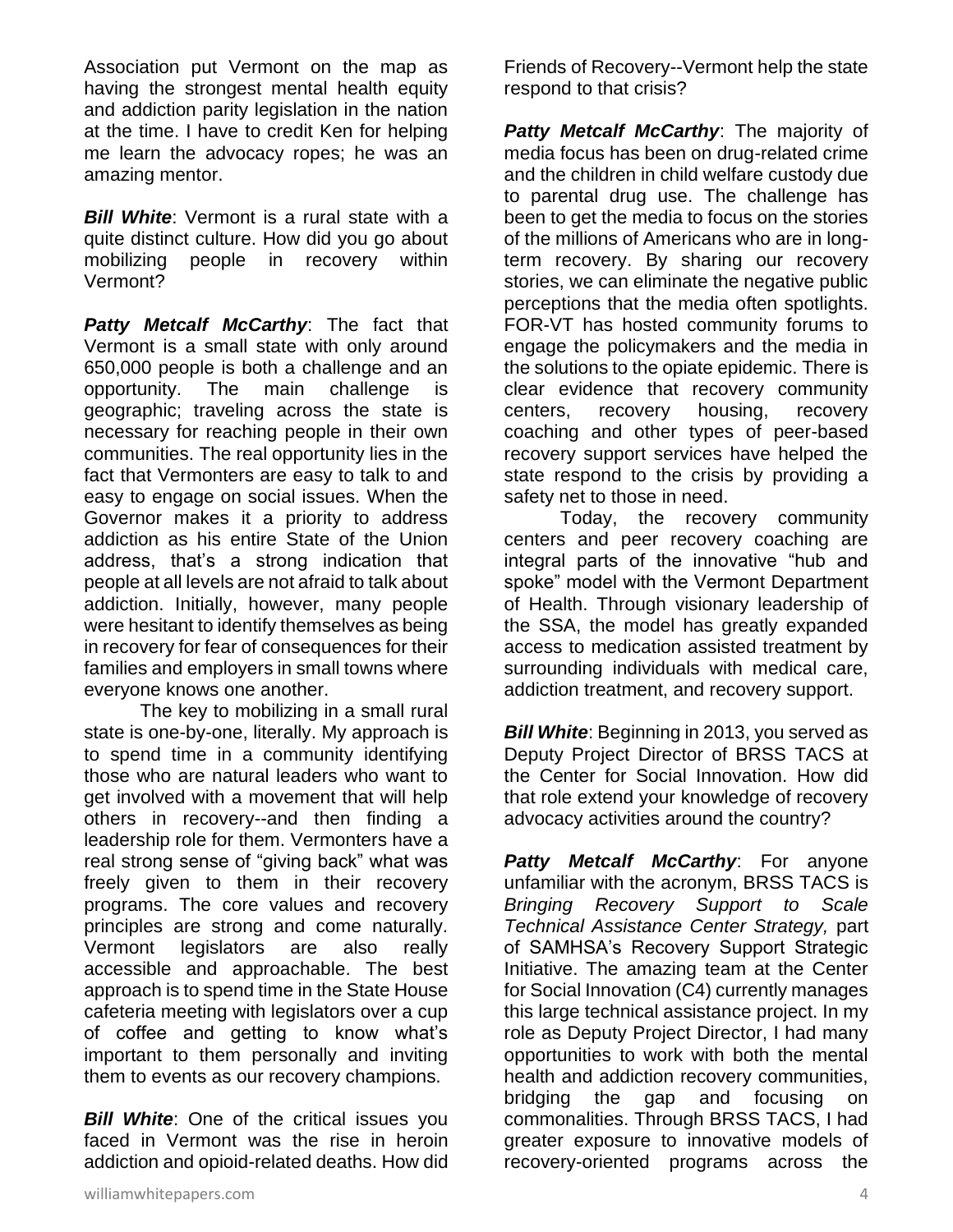nation and relevant topics, such as health information technology (HIT) and the implementation of the Affordable Care Act (ACA). One of the most rewarding aspects of my work with C4 was working within states, tribal communities, and territories during the State Policy Academies where they developed action plans for recovery-oriented systems of care and the inclusion of people in recovery at all levels. I was fortunate to work with awesome SAMHSA Project Officers, including Cathy Nugent and Marsha Baker, who provide the vision and direction of the initiative.

## **Faces and Voices of Recovery**

*Bill White*: Your work at the Center for Social Innovation was followed by your assumption of leadership at Faces & Voices of Recovery in Washington D.C. How did you decide to pursue this role?

**Patty Metcalf McCarthy: I have had great** respect for the organization, its history, and its leadership over the years. I was naturally drawn to pursue this role because I believe so strongly in the mission and saw a huge potential for expanding the reach of Faces & Voices programs. My experience developing, sustaining, and growing a statewide recovery community organization and successfully engaging thousands of advocates in public awareness campaigns made it a good match for my career goals. The job requires a keen sense of humility, empowerment of others, and visionary leadership. I was already quite familiar with the Faces & Voices organization and stepped in fairly seamlessly. It is an honor to assume this leadership role as I work to carry out the vision of the Board and our members.

*Bill White*: For those readers not familiar with the current operation of Faces & Voices, could you describe how Faces & Voices is organized and funded?

*Patty Metcalf McCarthy*: We have a small staff doing big things out of our office in Washington, DC. For many years, Faces &

Voices, a 501(c)3 non-profit, had a fairly large Board of Directors with 26 members, 13 of whom were regional representatives. A new approach to regional representation began once the Association of Recovery Community Organizations (ARCO) was formed and became our regional structure. By reducing the number of its members, the all-volunteer Board is more focused on governance, strategic guidance, and fiscal sustainability. Public policy work is led by the twelve members of the Public Policy Committee, consisting primarily of nonboard members. In addition, the Program/Outreach Committee focuses on programming support, partnerships, and our expansion efforts. We welcome volunteers to get involved in many ways.

Faces & Voices relies on a diversified portfolio of revenue sources, focusing more on fundraising than on restrictive grants. Our annual **America Honors Recovery** Awards Gala is our primary fundraiser. We also have generous support from our corporate partners, federal contracts, foundation grants, merchandise sales, training and technical assistance fees and individual donations. Although Faces & Voices itself does not have a paid membership structure (something we have debated for years), ARCO does have membership dues paid by member organizations. The individual and family donations we receive, and other unrestricted funding, allows us to continue to be a powerful voice of recovery advocacy at the national/federal level--a constituency of consequence.

*Bill White*: Describe the major programs and activities of Faces & Voices.

*Patty Metcalf McCarthy*: Programs and activities at Faces & Voices generally fall under the categories of 1) mobilizing and organizing the recovery community, 2) addressing public policy, and 3) building the capacity of recovery community organizations (RCOs).

We mobilize and organize to raise the profile of the organized recovery community and help more people find recovery by demonstrating that over 23 million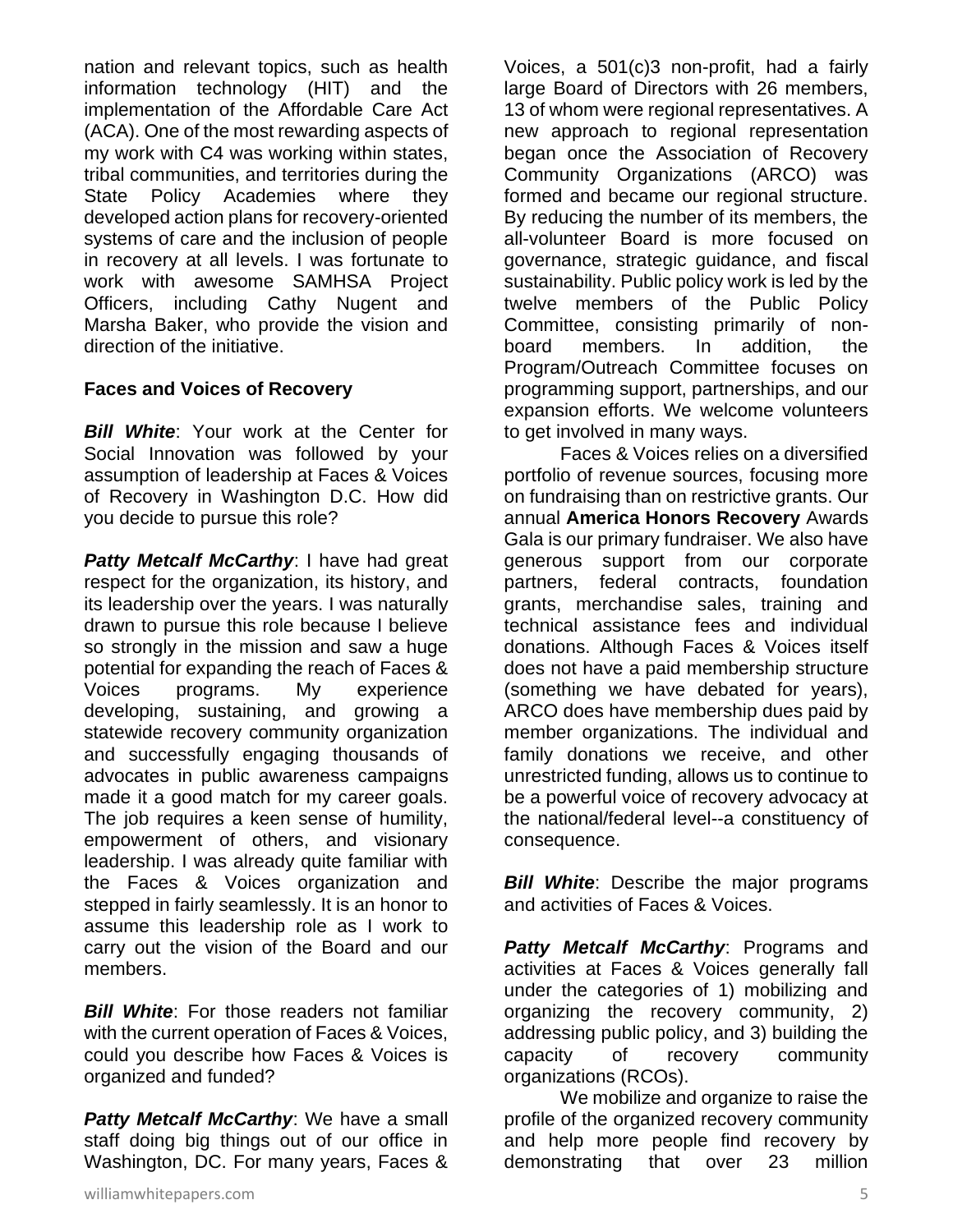Americans from all walks of life have found recovery.

We address public policy by working to ensure that Federal policies do not present barriers to finding and achieving long-term recovery. In addition, we actively work with Congress to pass laws that will bring more resources for recovery support services to states and local communities. We use our collective voice to end discriminatory laws and policies impacting employment, housing, education, public benefits, health care, and access to treatment for individuals with addiction histories. We continue to promote the *Recovery Bill of Rights* as a declaration that all Americans have a right to be free from addiction and to access treatment and recovery resources.

We participate in policy discussions as the voice of recovery and we use our extensive email list, along with social media, to keep the public informed and engaged with policy issues, trends, research and funding opportunities.

We conduct community education through our monthly Third Thursday webinars on recovery topics and conduct training of *Our Stories Have Power* recovery messaging and *The Science of Addiction & Recovery*. This year we've had a special focus on recovery housing through a new training curriculum we developed as a SAMHSA funded project. Our *Recovery Voices Count* civic engagement campaign offers a toolkit for voter registration, voter education, and candidate education. RCOs use these tools on the local level at events where they can register voters in the recovery community who we like to call a "constituency of consequence" (because over 23 million Americans in long-term recovery is a large, powerful segment of the voting population.)

We build the capacity of recovery community organizations through our *Recovery Community Organization Toolkit* and through our Association of Recovery Community Organizations (ARCO) with over 100 members across the nation with added international membership. Each RCO focuses on a) mobilizing and organizing, b) building the capacity of recovery community organizations, and c) addressing public policy. They are working on a state or local level to raise the profile of the recovery community and remove barriers to long-term recovery. Most provide peerbased recovery support services such as recovery community centers, recovery coaching, telephone recovery support, and much more.

In 2012, we created the *Council on Accreditation of Peer Recovery Support Services (CAPRSS),* a social enterprise LLC of Faces & Voices. CAPRSS is the only accrediting body in the US for organizations offering addictions-related peer recovery support services. CAPRSS purpose is to identify and support excellence in the delivery of services and other activities by peer recovery support services (PRSS) programs. Currently, there are five organizations that have achieved some level of accreditation and eleven organizations in various stages of the accreditation process.

*Bill White*: Your role at Faces & Voices involves partnerships with multiple organizations. Could you describe the nature of these partnerships?

*Patty Metcalf McCarthy: It's been fifteen* years since Faces & Voices was formed out of The Alliance Project as a recovery advocacy campaign putting a face and voice on recovery. As it has grown over the years into the leading national voice for the recovery advocacy movement, Faces & Voices has partnered with a whole host of organizations to advance our mission, each with their specific focus and expertise across the spectrum of prevention, treatment, recovery, and research. In addition to over 100 RCOs across the US and beyond, we regularly partner with organizations with similar missions, advocacy priorities and recovery support initiatives. We benefit greatly from the involvement of other organizations on our Board and Public Policy Committee to help develop advocacy priorities and respond to solicitations for comments on recovery-related issues. Our current strategic plan includes exploring new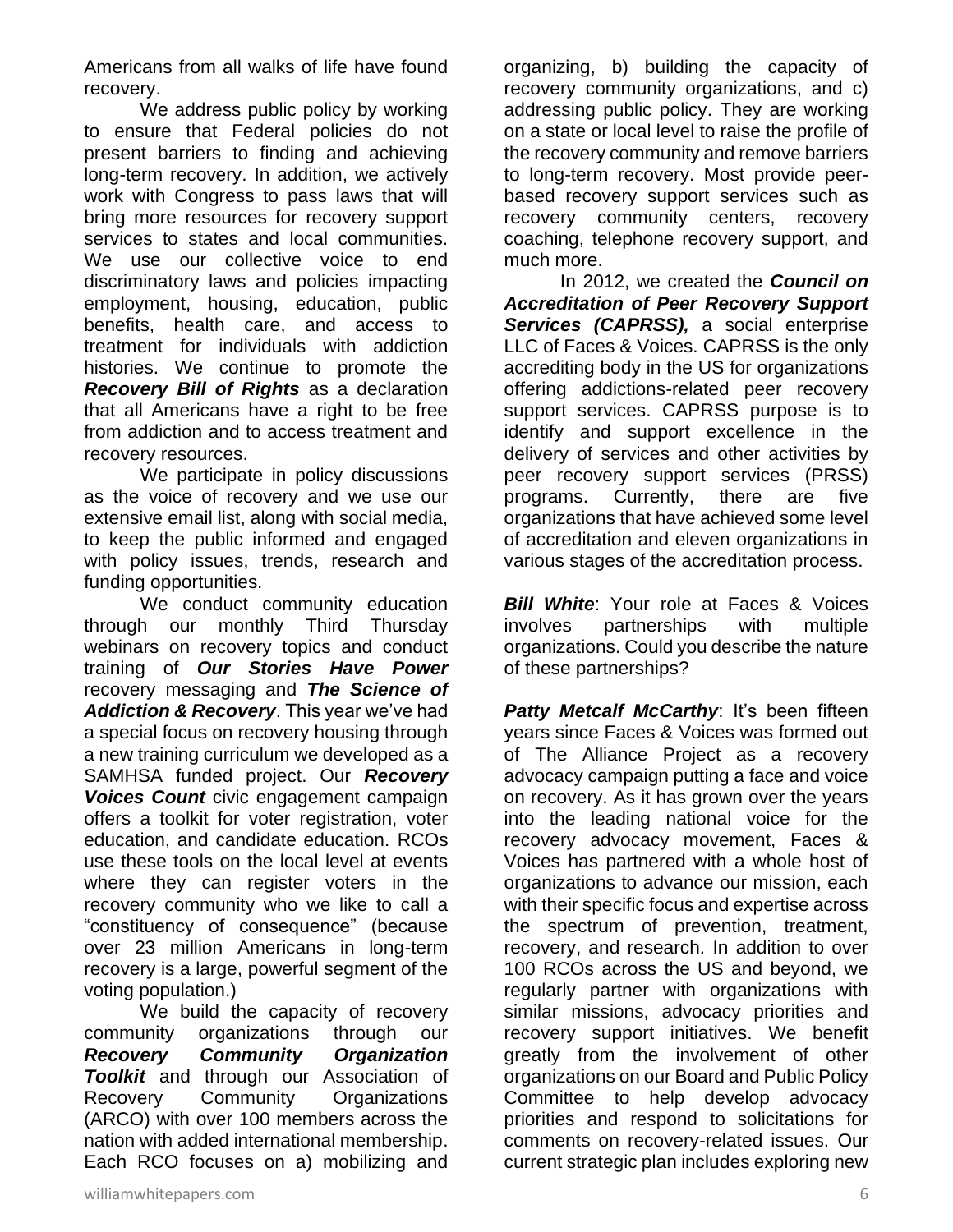partnerships to expand our reach beyond our current members and followers.

**Bill White:** What is your vision for the future of Faces & Voices of Recovery?

*Patty Metcalf McCarthy*: Staying the course! Being at the forefront of recovery issues is our priority and we intend to maintain and elevate our place in the recovery advocacy space. We will ensure that our current programs, products, and activities are even more widespread with greater impact. We plan to expand on and digitize our core recovery advocacy and message trainings (**Our Stories Have Power**) so they can be accessed anywhere, anytime by anyone with an interest in recovery advocacy. We've already trained thousands of individuals in recovery messaging and expect this to continue to be our signature training. We will launch the **Recovery Ambassador Program** that was a highlight of the Johnson Institute to formalize the role of recovery advocates. In addition, we plan to bring ARCO to scale by resourcing it to the level it needs to help grow and sustain RCOs across the nation and beyond. To do this, we plan to create the only **peer-run** National Technical Assistance Center for addiction recovery. ARCO leaders, many of whom are national subject matter experts, have the experience and skills to mentor and provide training to new organizations. Expanding the advocacy voice of our ARCO members is our priority as well. These organizations are the heart and soul of the recovery movement doing groundbreaking work in their own communities. They are keenly aware of the discriminatory barriers to housing, employment, and education, which keep people from fulfilling their dreams and aspirations for a bright future in recovery.

I envision more opportunities to bring the recovery community together to celebrate long-term recovery and put a face and voice on recovery at events such as our annual **National Rally for Recovery** hub event, in observance of National Recovery Month.

We will continue to address critical policy issues, such as access to treatment and recovery support services through the Affordable Care Act and monitoring the implementation of the Mental Health Equity and Addiction Parity Act. We continue to hear many, many stories of families still denied access to treatment for their loved ones, based on insurance regulations. We plan to bring together family advocacy groups to channel their powerful stories and effectiveness into our advocacy campaigns, as an organized family recovery movement. Our voices need to be heard until everyone is able to get the help they need during the window of time they want and need it most.

## **State of Recovery Advocacy in the U.S.**

*Bill White:* As you look back over the history of the new recovery advocacy movement in the U.S., what did we get right?

*Patty Metcalf McCarthy*: We got a lot right, Bill! The new recovery advocacy movement is alive and well in the United States and internationally, and it is growing rapidly. So much has changed. People new to the movement may have a difficult time fully comprehending how far we have come with advocacy by the organized recovery community. Specifically, going back to 1998 when the first round of federal funding started the ball rolling. It was brilliant and I have to credit Dr. Westley Clark, then at CSAT, for that. He had the wisdom and fortitude to give people in recovery the opportunity to come together to identify core values, empower peer leaders, and establish the foundation for RCOs and peer-based recovery support services. I was part of the original cohort of peers that experienced that foundational work and it truly was a participatory process where peers from diverse cultures, regions, and pathways of recovery paved the way for future leaders.

Looking back, the inspiration and forethought of people in powerful positions helped us tremendously. People like the late Senator Paul Wellstone who rallied recovery advocates at the Faces & Voices of Recovery Summit in St. Paul in 2001. He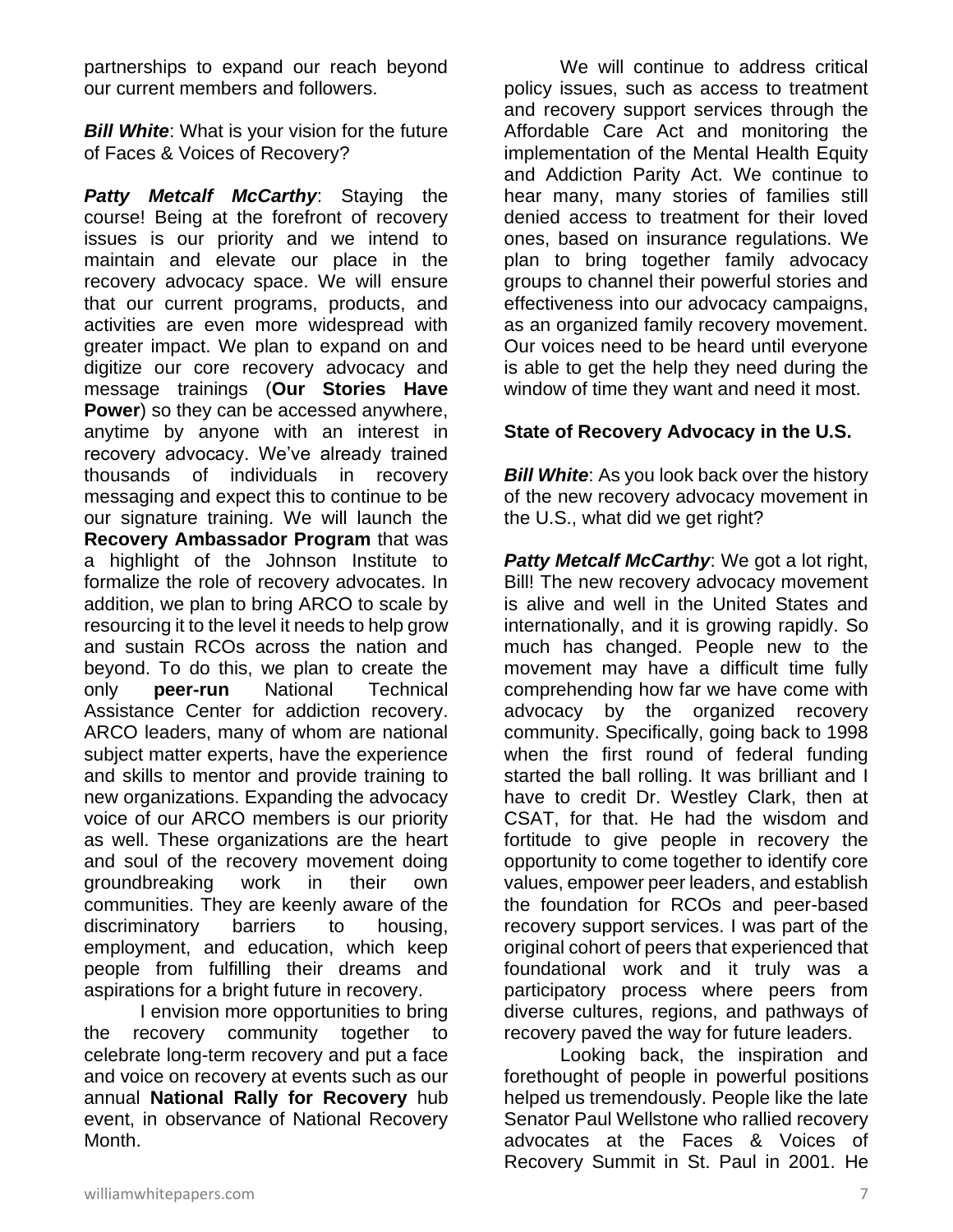said, "I call on you to be the national voice for recovery. Be a community of one, unified, to be a powerful voice in our nation's capital and in the states." We continue to stay focused on this call to action to be the voice for recovery and have a significant role advocating for recovery in our nation's capital.

There is so much more that we got right. As an advocacy movement, we've capitalized on the power of social media to share stories, put a face on recovery, influence policymakers, and mobilize the recovery community with action alerts. We now have allies from a broader cross-section of society, such as leaders in the business sector, faith-based groups, municipalities, criminal justice, and child welfare. We are much broader than just those with personal addiction histories; we are all facets of society who believe that this public health issue impacts everyone's economic and social well-being.

As a movement, we've done a remarkable job with the language we use to describe ourselves as people in long-term recovery. We are now well-equipped with talking points that make sense and through more relational dialogues we can respectfully help people shift their attitudes, perceptions and the words they use. We are changing the conversation across the country as we educate the public and lawmakers about addiction and recovery.

**Bill White:** How would you describe the current state of recovery advocacy in the U.S.?

*Patty Metcalf McCarthy*: Advocates have had important issues to rally round over the past few years and the evidence of our effectiveness is quite clear. Federal legislation and local policies have been influenced by recovery advocates across the U.S. On the state and local level, recovery community organizations have been making significant headway with Ban the Box campaigns, Good Samaritan laws, restoration of voter rights, fair housing and employment policies, and improving access to treatment. The current state of recovery advocacy is strong and continually growing more powerful.

**Bill White:** What do you think are the most important challenges now facing the recovery advocacy movement at a national level?

*Patty Metcalf McCarthy***:** To start with, we have many more opportunities than challenges. For example, youth and family advocacy groups are now more active than ever. They have added a new energy and an expanded focus to the recovery advocacy movement. As the movement grows and matures, a central challenge is finding effective ways for the growing number of advocacy organizations to work together and to act in concert.

**Bill White:** Are there critical next steps for the recovery advocacy movement?

*Patty Metcalf McCarthy***:** In an environment of limited resources and competitive funding, it's critical that we do not have advocacy organizations duplicating the work of others or competing for the same resources. It's much more than a funding issue; it's critical that the missions of organizations working in the recovery advocacy arena are clear to the public and lawmakers. People get confused when they are asked by multiple organizations to "join us" and "get involved" for similar efforts. This may create step back from how far we have come in mobilizing and organizing the recovery community. We do not need to reinvent the wheel, recreate what works, or sway followers in one way or another. National organizations having specific focus areas have been working together for years and each have been successful in their own arena. No one organization can do it all alone; which is why cooperative synergy while maintaining autonomy is so critical. The next step for Faces & Voices is to continue our advocacy efforts to ensure that we have the research and funding necessary to build a strong infrastructure for recovery support organizations, including recovery housing and employment programs. We have much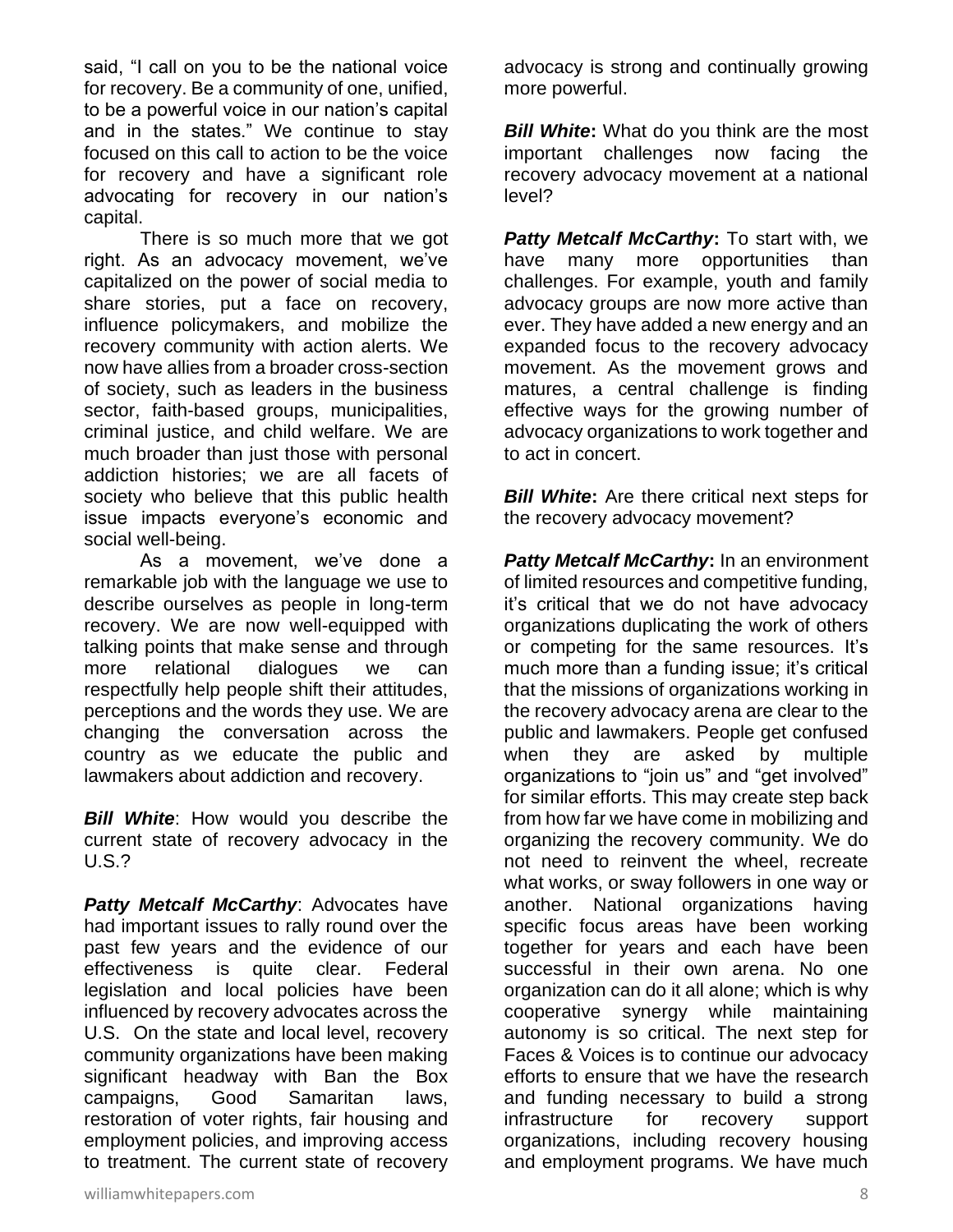work ahead of us to ensure that everyone has the right and resources to recover--so no matter how we move forward, we must create greater unification among advocacy groups.

*Bill White***:** And where do you see the proposed Comprehensive Addiction and Recovery Act (CARA) legislation affecting the future of the movement?

*Patty Metcalf McCarthy***:** Faces & Voices began working on the Comprehensive Addiction and Recovery Act with Senator Sheldon Whitehouse (D-RI), lead sponsor of the bill, before it was first introduced in September 2014. Since then, the response by recovery advocates has been nothing less than remarkable. CARA is the most expansive and comprehensive bi-partisan legislation for addiction in recent history. On March 10, 2016, S. 524 passed almost unanimously by a 94-1 vote. On May 13, 2016, CARA passed in the House by an unprecedented 400-5 vote. The date that CARA will be signed into law by the President of the United States is still to be determined as of today. If appropriations are made to fund the provisions in CARA, grant funds will be made available to support the work of new and existing RCOs, collegiate recovery communities, and recovery high schools.

Coming together around CARA has been an amazing demonstration of the power of recovery advocacy. Through call-in days, visits on the Hill, email and social media campaigns, and town hall meetings, recovery advocates have endured a long distance race. One event, one Hill Day, one phone call, nor one email can get a Bill passed in Congress. It takes an organized movement to make it through the long haul. The future of the movement is now in the hands of every single person who had one small part in making this happen. The movement will be empowered to know that our stories have power and can indeed change the course of history. It's a fantastic example of how we've become a constituency of consequence as an organized movement, similar to our efforts to

**Bill White:** Participation in local recovery celebration events has grown dramatically over the past decade, and we've just witnessed the first gathering of recovery advocates on the Washington Mall. What do you see as the future of such events and their importance to the larger movement?

*Patty Metcalf McCarthy***:** The goal is to continue the momentum generated by such historic events. Recovery advocates came all the way from Alaska, Canada, and the United Kingdom and all points in between, many from organized recovery community organizations and affiliated with ARCO. Rallies, music and film festivals, recovery walks, and 5K runs have been successful in bringing awareness to recovery since the inception of Recovery Month and the local communities of recovery will need to keep that going. I expect these will continue and will serve as vehicles of recovery mobilization to put a face and voice on recovery and the larger recovery movement for years to come.

*Bill White:* What do you see as the most important issues facing local members of the Association of Recovery Community Organizations?

*Patty Metcalf McCarthy***:** Without a doubt, it's the issue of financing for recovery support services. While we've been advocating for federal funding for recovery support services for years, our focus goes well beyond the Federal level. Grant support from the Federal government is not a guarantee of long-term sustainability. We've seen RCOs come and go due to failure to sustain themselves after a three-year grant. We commend the states that have used the Affordable Care Act to finance recovery support services within their continuum of addiction-related services. However, this also opens up a market for non-RCOs to deliver recovery support services. Our biggest challenge is to ensure that all RCOs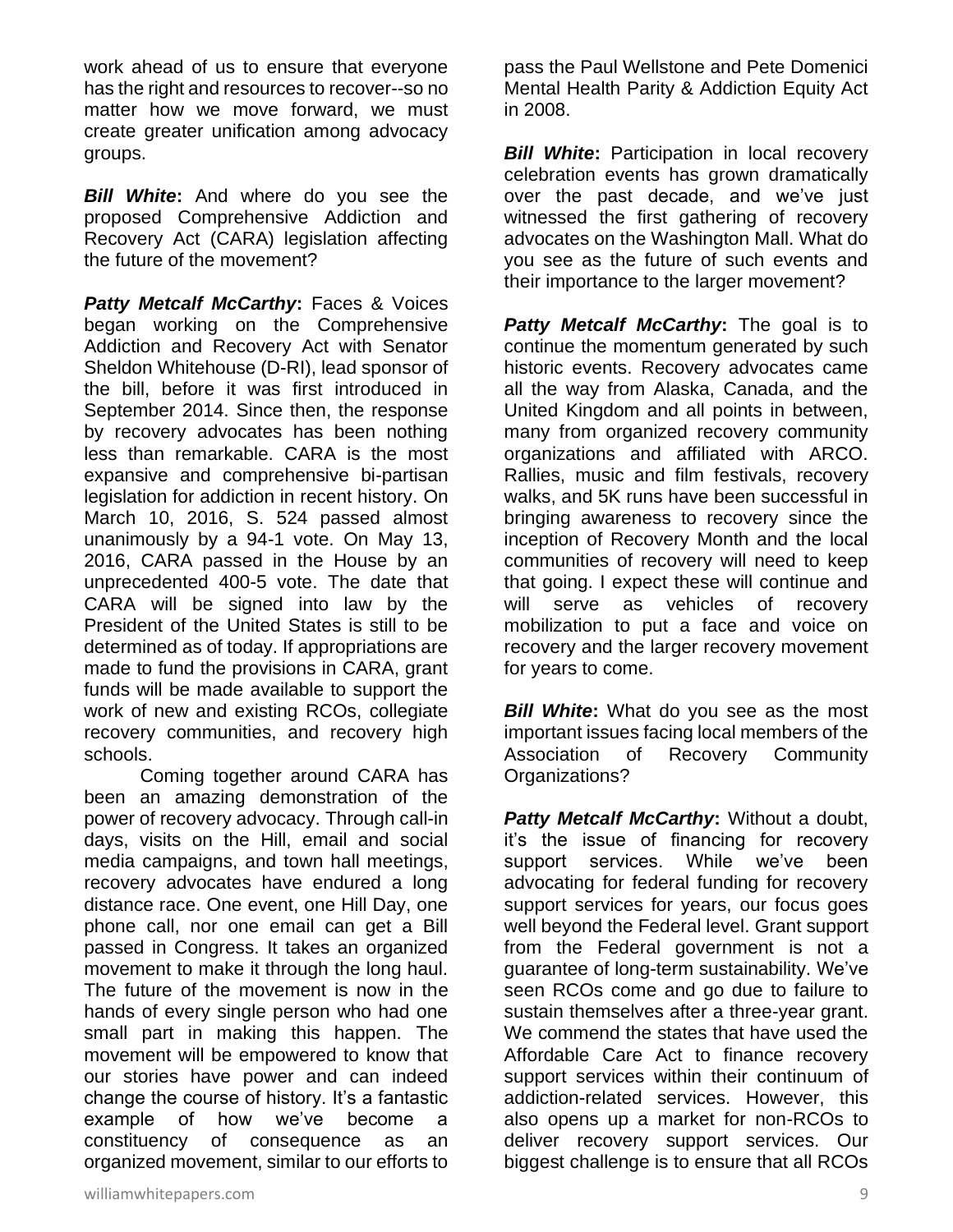have sufficient infrastructure to provide effective recovery support services without having to compromise their integrity. We need research demonstrating the value and cost-benefit of peer-based recovery support services. Without research and a collective data collection system, the RCOs are at a disadvantage in a competitive environment. We also commend SAMHSA for including more specific language and direction in the SAPT Block Grant application for states to expand recovery support services. We are advocating for states to designate an equitable portion of block grant funds for recovery community centers, recovery coaching, recovery housing, and other types of recovery support services as essential components of their recovery-oriented systems of care.

*Bill White***:** What do you see as some of the major trends around peer recovery support services?

*Patty Metcalf McCarthy***:** In the early RCSP days, there were more opportunities for RCO leaders to come together to discuss, validate, and promote the ethics and core principles of peer recovery support services. At that time, there were innovative programs gaining recognition for their respective models of recovery support. The value of learning from one another and sharing materials, curriculum, policies, and guidelines was a lot more collegial than it is today. This concerns me because as a "recovery" field, we don't have nearly the level of resources that the prevention and treatment fields have, and therefore have to fight for legitimacy and establishment of best and promising practices. For decades, SAMHSA has created hundreds of products for the treatment field as recommended protocols--such as the Treatment Improvement Protocols (TIPs) for women in treatment, medication assisted treatment, HIV, and so on. We envision an equitable process for resource development on the federal level for the recovery field with key recovery support service leaders as subject matter experts.

Through a participatory process, the recovery field developed standards for organizations providing peer recovery support services. I anticipate a trend toward state authorities expecting organizations receiving state funding to meet these standards, thus giving deemed status to accredited organizations. It has been encouraging to see an emerging trend of managed care organizations contracting with accredited RCOs for recovery coaching, providing a safety net for those with highest risk of relapse and decreasing the use of higher levels of care.

#### **Recovery Advocacy, Harm Reduction, and Prevention**

*Bill White***:** As recovery advocacy and peer support has grown, the question arises about the relationship between recovery advocacy and recovery support and harm reduction initiatives. What are some of your perspectives on that?

*Patty Metcalf McCarthy***:** Recovery support is a form of harm reduction because we are meeting the person where they're at and refraining from dictating their path of problem resolution. Whatever path or goal that person chooses, it is the role of the peer recovery support worker to help them achieve it. This is a core principle of peer support that may differ from an abstinenceonly approach in the criminal justice system and some treatment providers. Advocacy from the recovery field has been based on supporting many pathways of recovery, including individual's efforts to reduce the harm of addiction and to improve their quality of life.

*Bill White*: Those of us concerned with breaking intergenerational cycles of addiction have been very interested in the potential of integrating recovery advocacy and recovery support with primary prevention. Do you see that integration increasing as time goes on?

*Patty Metcalf McCarthy***:** Absolutely. I strongly believe that the work of the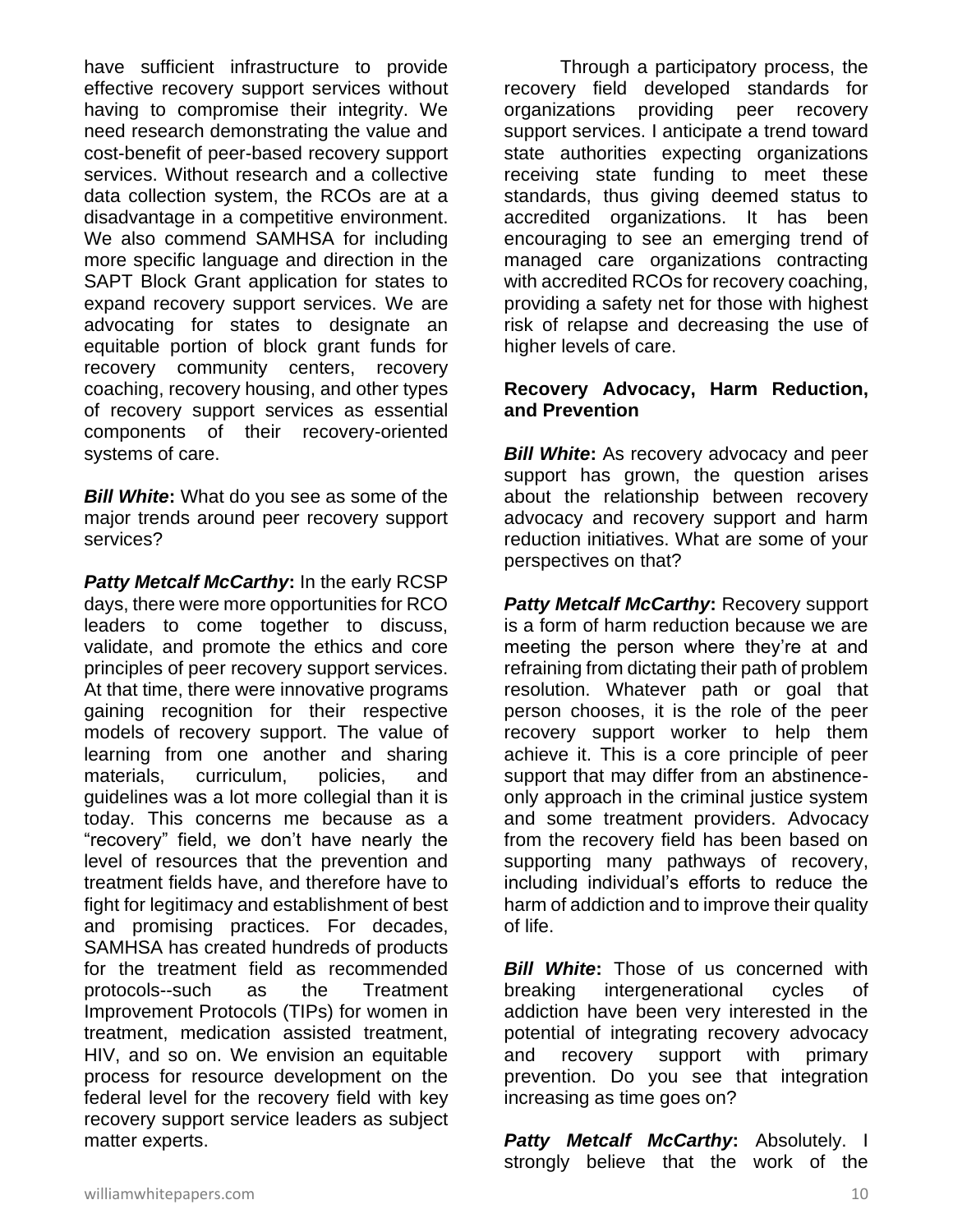prevention field and recovery community organizations should be aligned. There are certain strategies of prevention and recovery that are very similar, such as environmental strategies to create recovery-friendly communities, address negative public perceptions, eliminate discrimination, and expand substance-free environments and substance-free recreation. It is my hope that every prevention coalition has at least one individual in recovery and one family member impacted by addiction represented on the coalition. With limited resources available, it would also be more efficient and have greater impact if prevention, treatment, and recovery work together on media campaigns that, at a minimum, inform the public that long-term recovery is not only possible but is a reality for over 23 million Americans.

#### **International Work**

*Bill White***:** It seems there has been a considerable increase in requests for support and information from Faces & Voices from people in recovery in other countries wanted to launch recovery advocacy efforts.

*Patty Metcalf McCarthy***:** Yes, absolutely. We have offered our support and technical assistance to advocates from Norway, South Africa, Ghana, Canada, Brazil, Japan, the United Kingdom, Australia, and other countries. The recovery advocacy is spreading like wildfire internationally. Several have requested to use the Faces & Voices of Recovery name, products, strategies, and policies in their foundational process. We are always happy to share what we have developed to help our brothers and sisters abroad in the global recovery advocacy movement. It's exciting to see the growth of recovery rallies and other public awareness events.

#### **Career-to-Date Reflections**

*Bill White***:** As you look back over the work that you have done, what have been the

greatest personal challenges you have faced?

*Patty Metcalf McCarthy***:** I'm an idealist and many of us who are idealists have a grand vision and lofty goals. My personal challenge is to successfully merge new ideas into the way things have historically been done. Growth requires a visionary leader with the patience and determination to develop new relationships, partnerships, and opportunities. I am keenly aware that the history of the recovery advocacy movement must be honored every step of the way, and as a new face and voice of the organization it can be a challenge to build the bridge across our past and our future.

The greatest personal challenge I have faced in recent years has been the loss of my dear friend and colleague, Jerry Gillen. Jerry was the Director of Operations at Faces & Voices of Recovery and he passed away from an accidental overdose of heroin & methamphetamine earlier this year. Jerry was larger than life, full of energy, stubborn, sarcastic, kind, thoughtful, and a key member of the Faces & Voices family. The loss has been devastating and difficult to bounce back from. I struggled personally with our decision to disclose publicly how Jerry died. In the end, it was the sharing of our stories to break down the shame and stigma of addiction that was the deciding factor. If we can't talk about it, how can we expect others to.

*Bill White:* When you look back over this work and your own roles in the advocacy movement, what do you personally feel best about?

*Patty Metcalf McCarthy***:** Personally, I feel good about being an authentic voice of recovery, whether I am speaking with policymakers on Capitol Hill or with my peers. I honor my recovery experience and keep recovery principles first. I enjoy creating opportunities for our recovery stories to be shared and I feel good about helping to bring families into the organized recovery advocacy movement. Standing with families on Capitol Hill who have lost